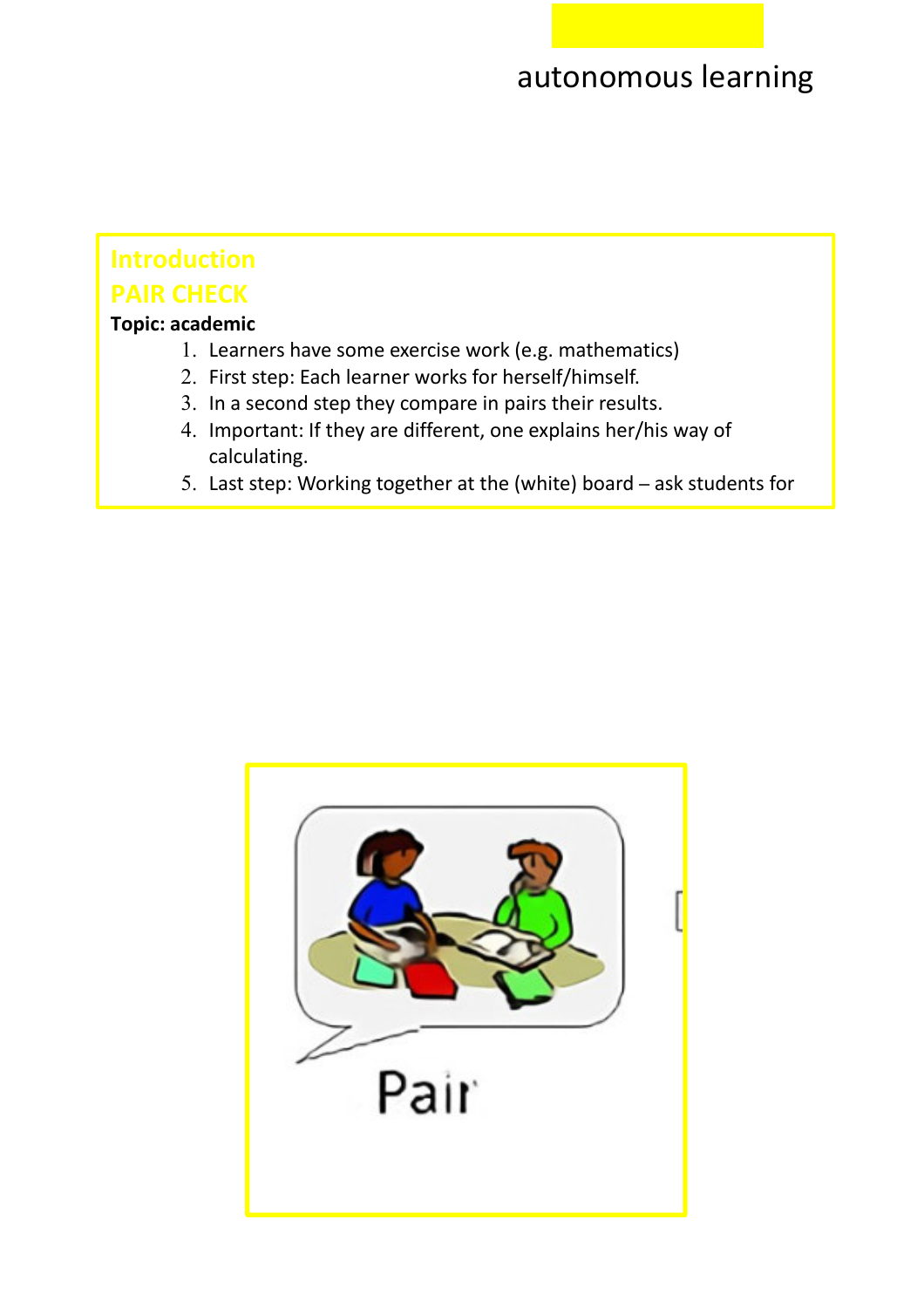## **Introduction Think – Pair - Share**

## **Topic: academic**

Learners have to do a work; e.g. reading.

- 1. First step: Each learner reads the story and notes the most important.
- 2. Second Step: Two partners are comparing the notes, retelling the story.
- 3. Third step: four learners come together, comparing their results.
- 4. Teacher ask some questions. The groups (each 4 students) try to answer them.

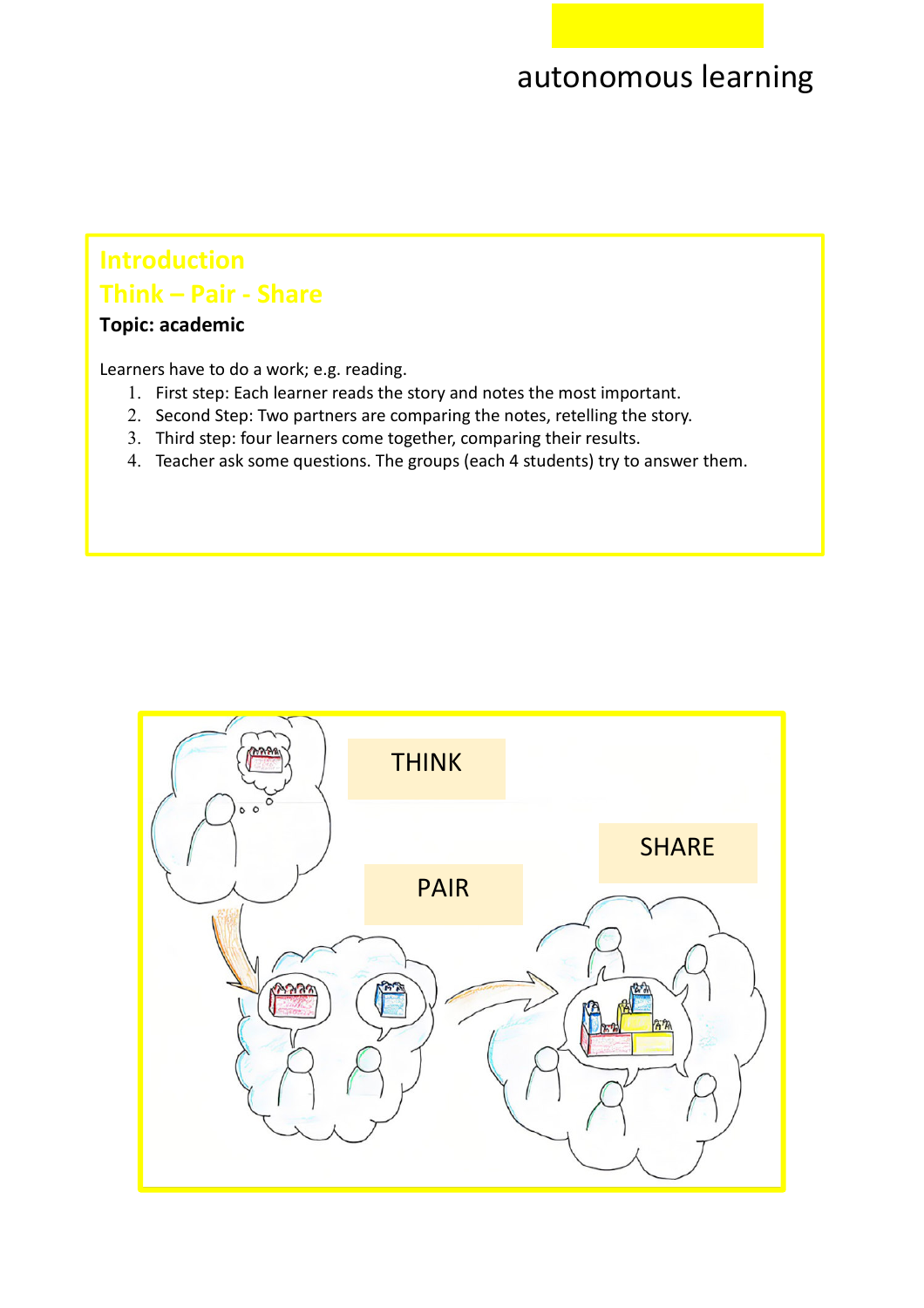## **Introduction PLACEMATE**

### **Topic: academic**

### Creating ideas together

- 1. Ask a question for activating learner's previous or acquired knowledge.
- 2. Four learners have one sheet, divided into four areas.
- 3. Each learner notes in her/his part what she/he knows.
- 4. Each learner reads her/his notices.
- 5. In the middle of the paper, the similarities from all texts are noted and presented.

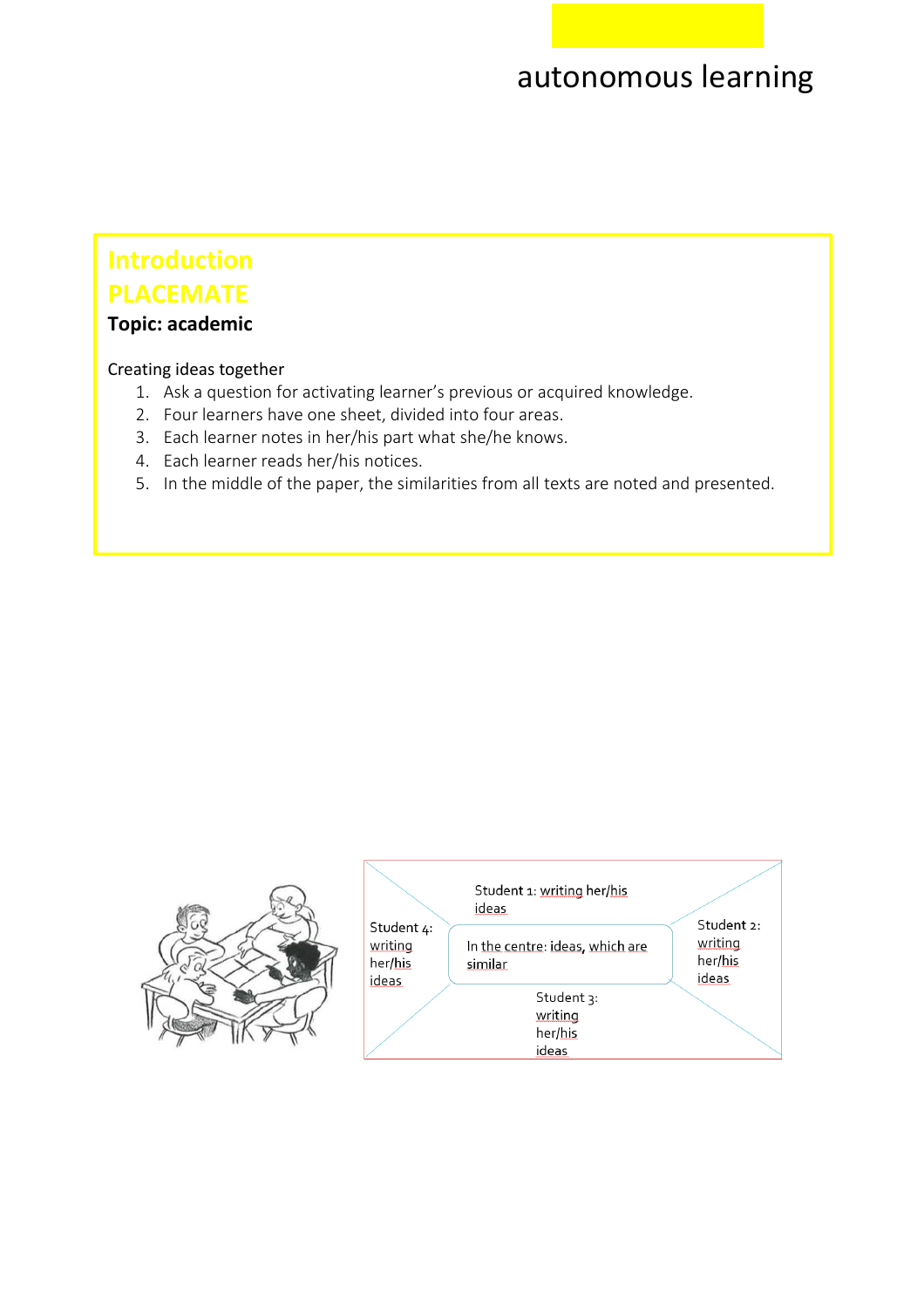# **Introduction**

## **JIG SAW**

## **Topic: academic**

A useful method of encouraging co-operative learning at any educational level

- 1. Each learner within a team has a partial information on the common topic.
- 2. Each student is responsible to understand her/his information.
- 3. New groups are emerging. In each group there is a learner who shares her/his information with the others. Everyone is informed about everything.





## **STEP 1** STEP 2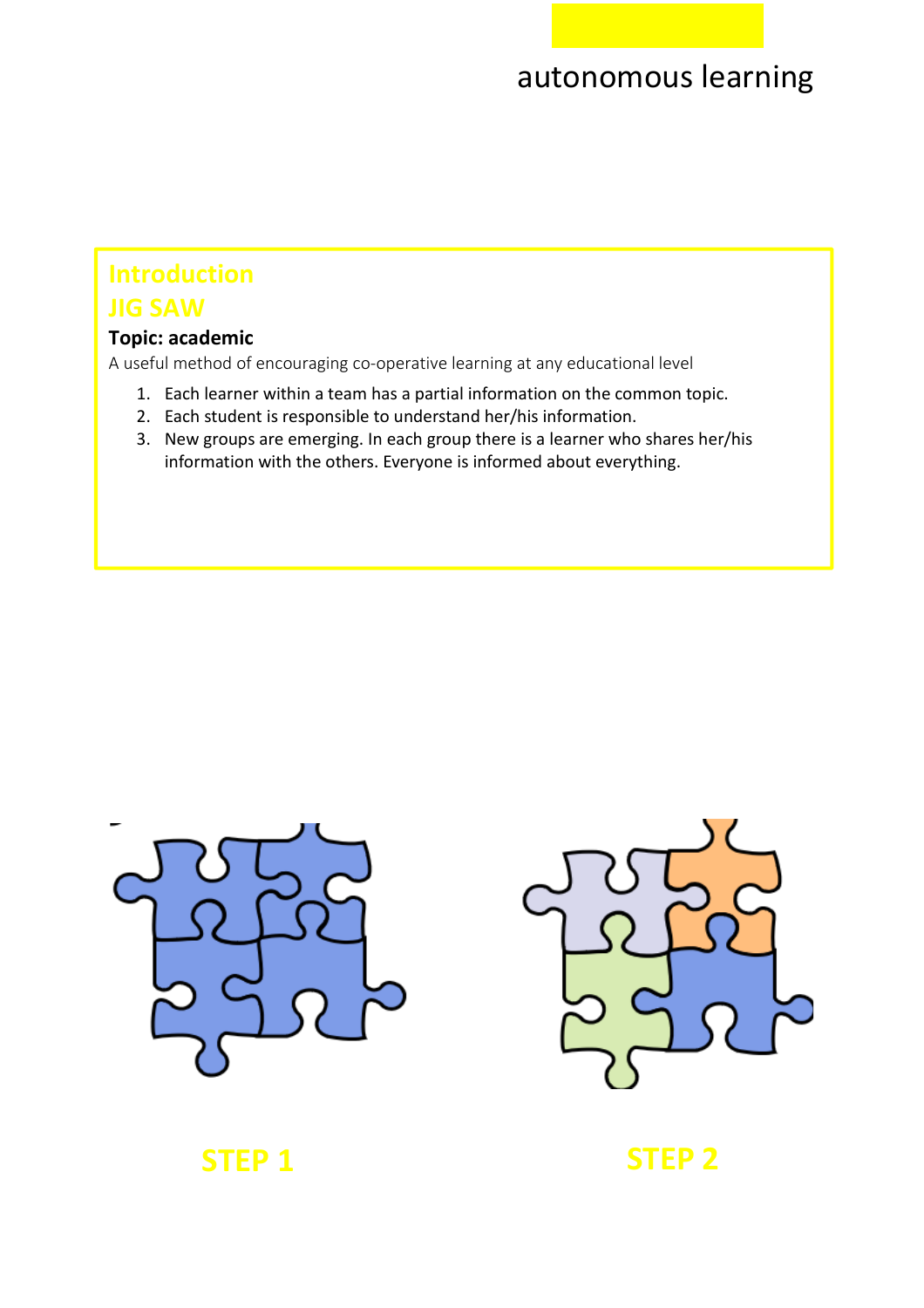## **GROUP WORK Introduction**

### **Topic: academic**

Clarifying responsibility in group work: different roles and functions i

- 1. everybody is working on the topic and takes on a specific function.
- 2. There are different roles and functions:

### Content related roles

writer/painter/"repeater"/"clarifier"

### Methodical roles

time – manager/manager for material/

### social roles

"praiser"/"critical friend"/spy/whisper-manager

3. You have to explain and to train those different roles.



**The ..PRAISER"** has the task of praising good contributions.

**The "TIME MANGER"** notes that the work is done in the agreed time.

## The "REPEATER" repeats important

contributions.

**The ..CRITICAL FRIEND"** 

questions and criticizes contributions politely.

### The "SPY"

may steal ideas from other groups at an agreed time

**…**